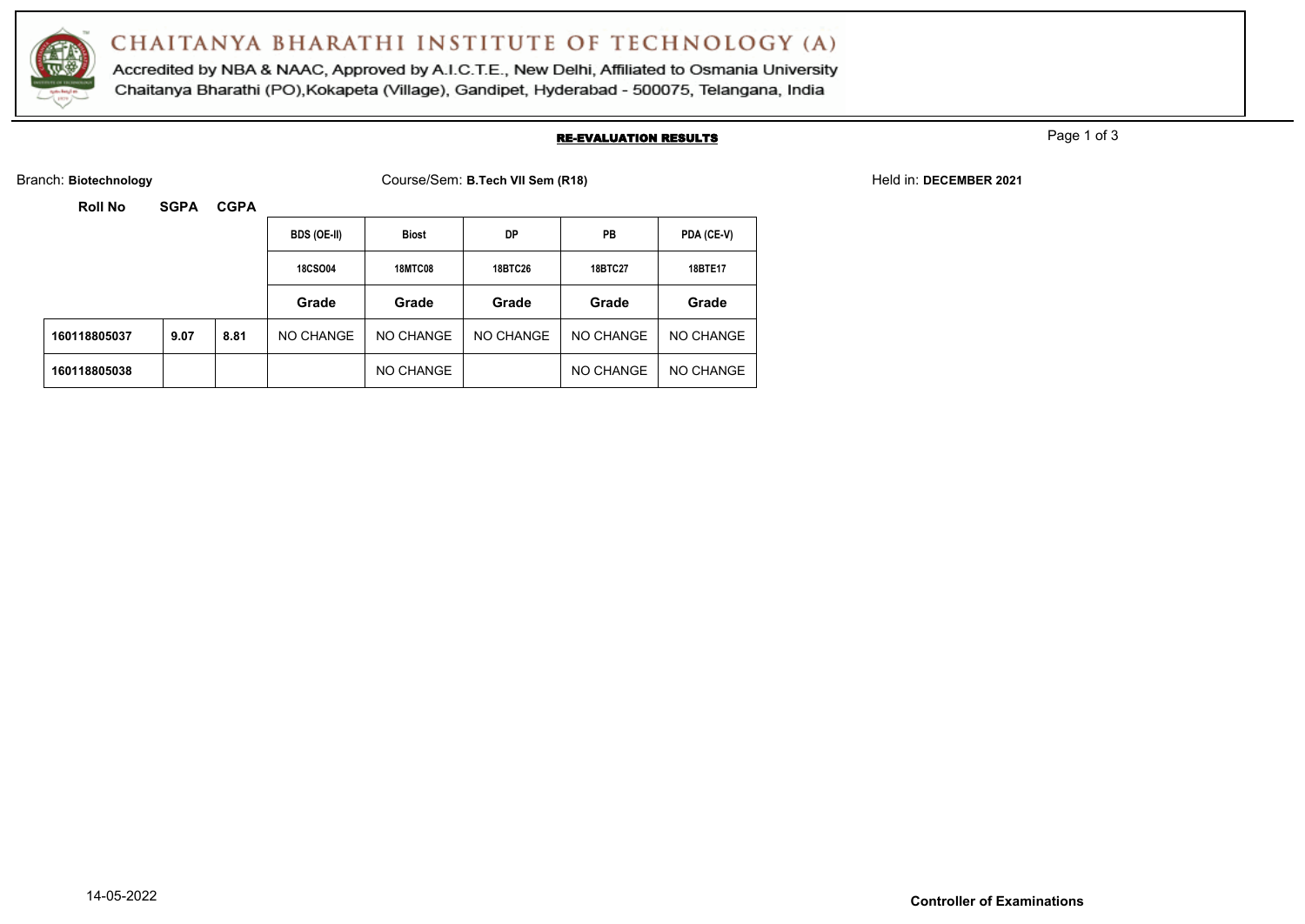

Accredited by NBA & NAAC, Approved by A.I.C.T.E., New Delhi, Affiliated to Osmania University Chaitanya Bharathi (PO), Kokapeta (Village), Gandipet, Hyderabad - 500075, Telangana, India

#### RE-EVALUATION RESULTS

Page 2 of 3

Branch: **Chemical Engineering** Course/Sem: **B.Tech VII Sem (R18)** Held in: **DECEMBER 2021**

|              |      |      | DMM (OE-II) | <b>EMS (OE-II</b> | MPT (CE-V)     | <b>PI</b>      | PTE            | <b>TP</b>      |
|--------------|------|------|-------------|-------------------|----------------|----------------|----------------|----------------|
|              |      |      | 18CEO02     | 18EE002           | <b>18CHE13</b> | <b>18CHC23</b> | <b>18CHC22</b> | <b>18CHC21</b> |
|              |      |      | Grade       | Grade             | Grade          | Grade          | Grade          | Grade          |
| 160116802019 |      |      |             |                   |                | NO CHANGE      |                |                |
| 160116802028 |      |      | NO CHANGE   |                   |                | NO CHANGE      |                | NO CHANGE      |
| 160116802041 |      |      |             | NO CHANGE         | NO CHANGE      | NO CHANGE      | NO CHANGE      | NO CHANGE      |
| 160117802033 |      |      |             |                   |                | NO CHANGE      |                |                |
| 160117802036 | 6.55 | 5.98 |             |                   |                | C              |                |                |
| 160117802045 | 5.81 | 5.81 |             |                   |                |                |                | $\mathbf C$    |
| 160117802048 |      |      | NO CHANGE   |                   |                | NO CHANGE      |                | NO CHANGE      |
| 160117802303 |      |      | NO CHANGE   |                   |                | NO CHANGE      |                |                |
| 160118802001 |      |      |             |                   |                |                |                | NO CHANGE      |
| 160118802005 |      |      |             |                   |                | NO CHANGE      |                |                |
| 160118802015 |      |      |             |                   |                | NO CHANGE      |                |                |
| 160118802027 |      |      | NO CHANGE   |                   |                | NO CHANGE      |                | NO CHANGE      |
| 160118802029 |      |      |             |                   |                | NO CHANGE      |                |                |
| 160118802036 |      |      |             |                   |                | NO CHANGE      |                | NO CHANGE      |
| 160118802039 |      |      |             |                   |                |                |                | NO CHANGE      |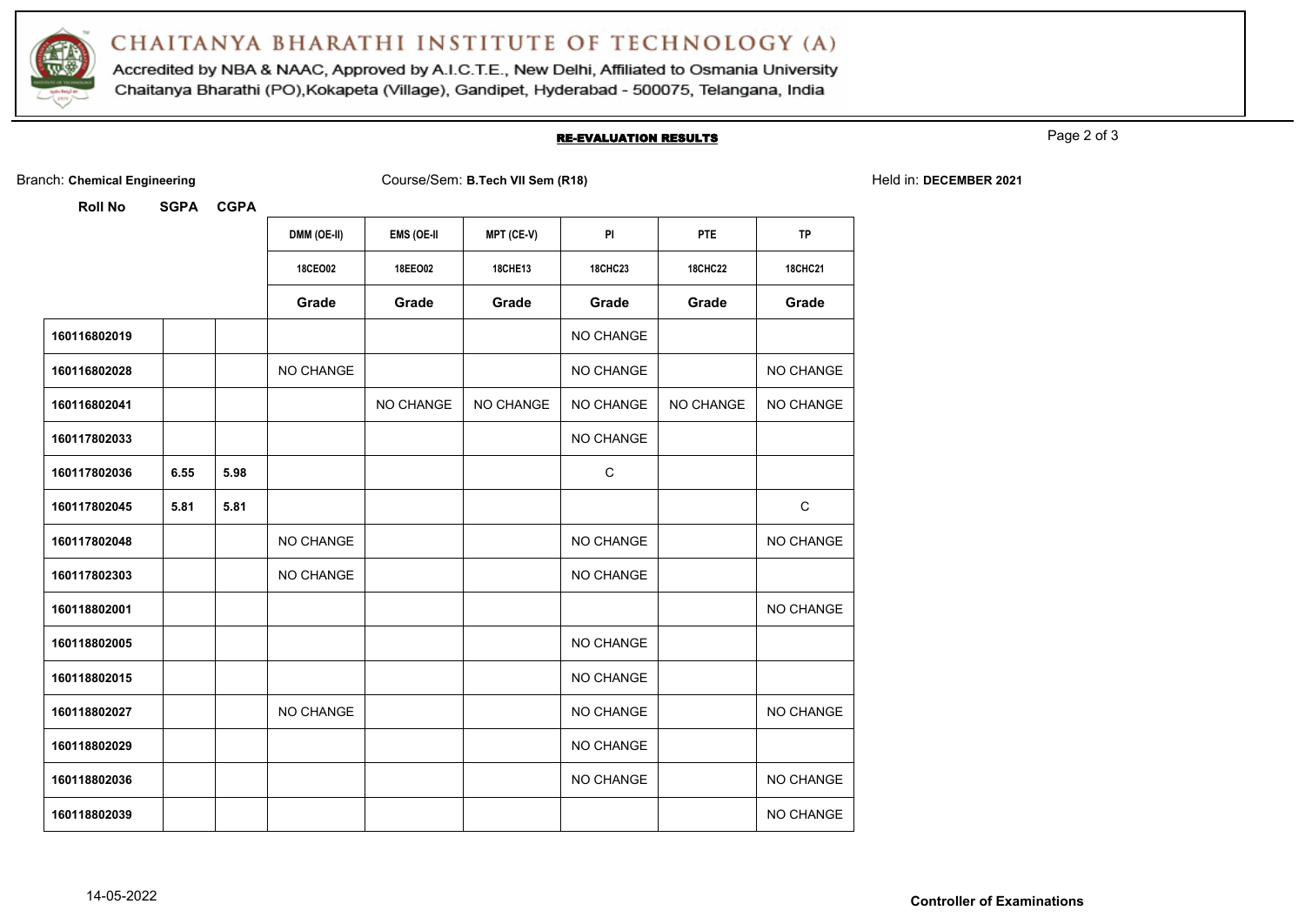

Accredited by NBA & NAAC, Approved by A.I.C.T.E., New Delhi, Affiliated to Osmania University Chaitanya Bharathi (PO), Kokapeta (Village), Gandipet, Hyderabad - 500075, Telangana, India

#### RE-EVALUATION RESULTS

Page 3 of 3

Branch: **Chemical Engineering** Course/Sem: **B.Tech VII Sem (R18)** Held in: **DECEMBER 2021**

|              | DMM (OE-II)    | <b>EMS (OE-II</b> | <b>MPT (CE-V)</b> | PI             | PTE            | <b>TP</b>      |
|--------------|----------------|-------------------|-------------------|----------------|----------------|----------------|
|              | <b>18CEO02</b> | 18EEO02           | <b>18CHE13</b>    | <b>18CHC23</b> | <b>18CHC22</b> | <b>18CHC21</b> |
|              | Grade          | Grade             | Grade             | Grade          | Grade          | Grade          |
| 160118802040 |                |                   |                   | NO CHANGE      |                | NO CHANGE      |
| 160118802043 |                |                   |                   | NO CHANGE      |                |                |
| 160118802046 |                | NO CHANGE         |                   |                | NO CHANGE      | NO CHANGE      |
| 160118802303 |                |                   |                   |                |                | NO CHANGE      |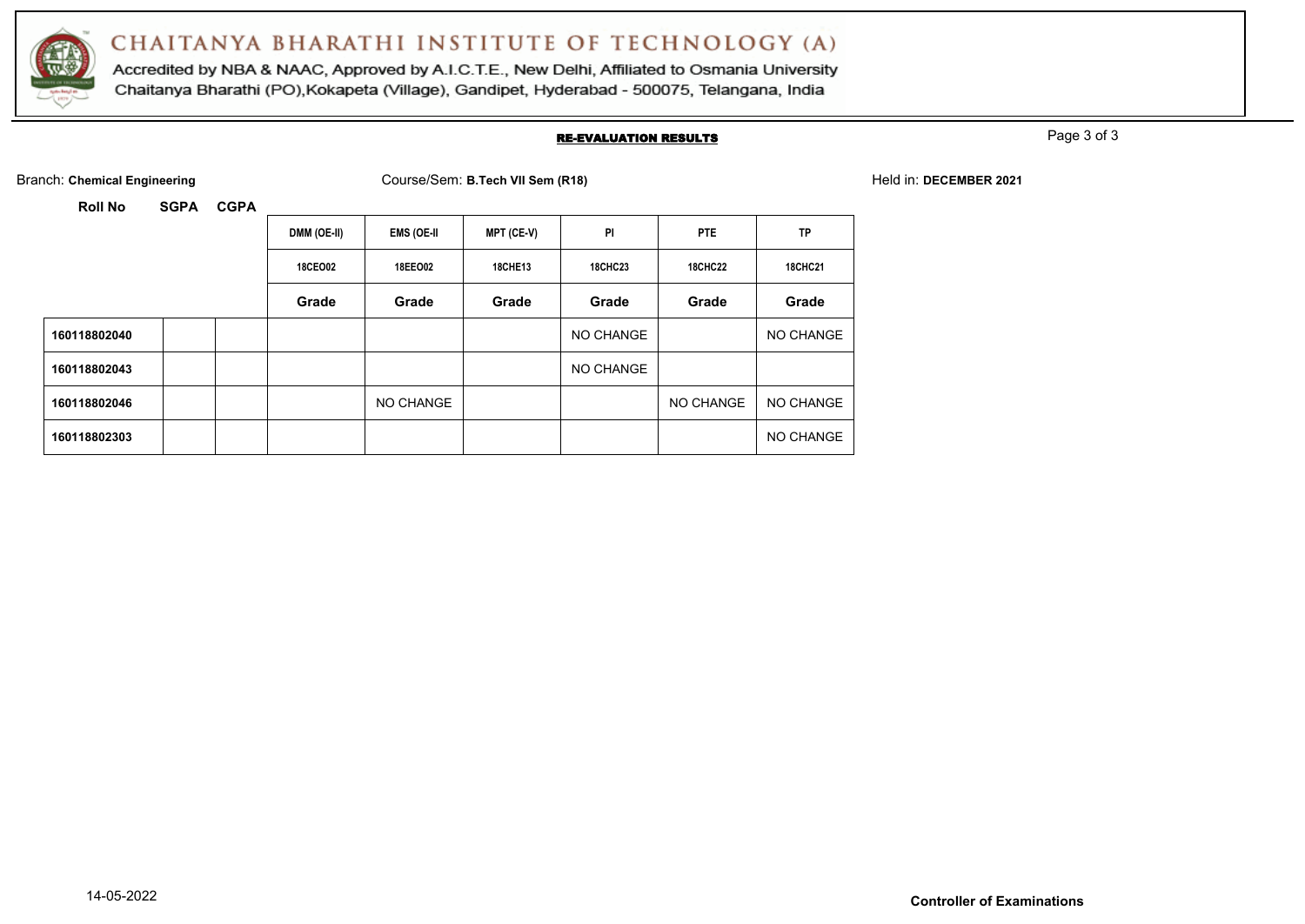

Accredited by NBA & NAAC, Approved by A.I.C.T.E., New Delhi, Affiliated to Osmania University Chaitanya Bharathi (PO), Kokapeta (Village), Gandipet, Hyderabad - 500075, Telangana, India

#### RE-EVALUATION RESULTS

Page 1 of 2

Branch: Biotechnology **Exercise 2021** Course/Sem: B.Tech V Sem (R18) Held in: DECEMBER 2021

| KOII NO      | <b>SUPA</b> | <b>UUPA</b> |                |                |             |                     |
|--------------|-------------|-------------|----------------|----------------|-------------|---------------------|
|              |             |             | DB             | EEA            | <b>FMHT</b> | <b>GE&amp;rDNAT</b> |
|              |             |             | <b>18BTE05</b> | <b>18MBC01</b> | 18BTC15     | 18BTC17             |
|              |             |             | Grade          | Grade          | Grade       | Grade               |
| 160119805029 | 6.60        | 7.37        | NO CHANGE      | NO CHANGE      | A           | NO CHANGE           |
| 160119805058 |             |             |                |                | NO CHANGE   |                     |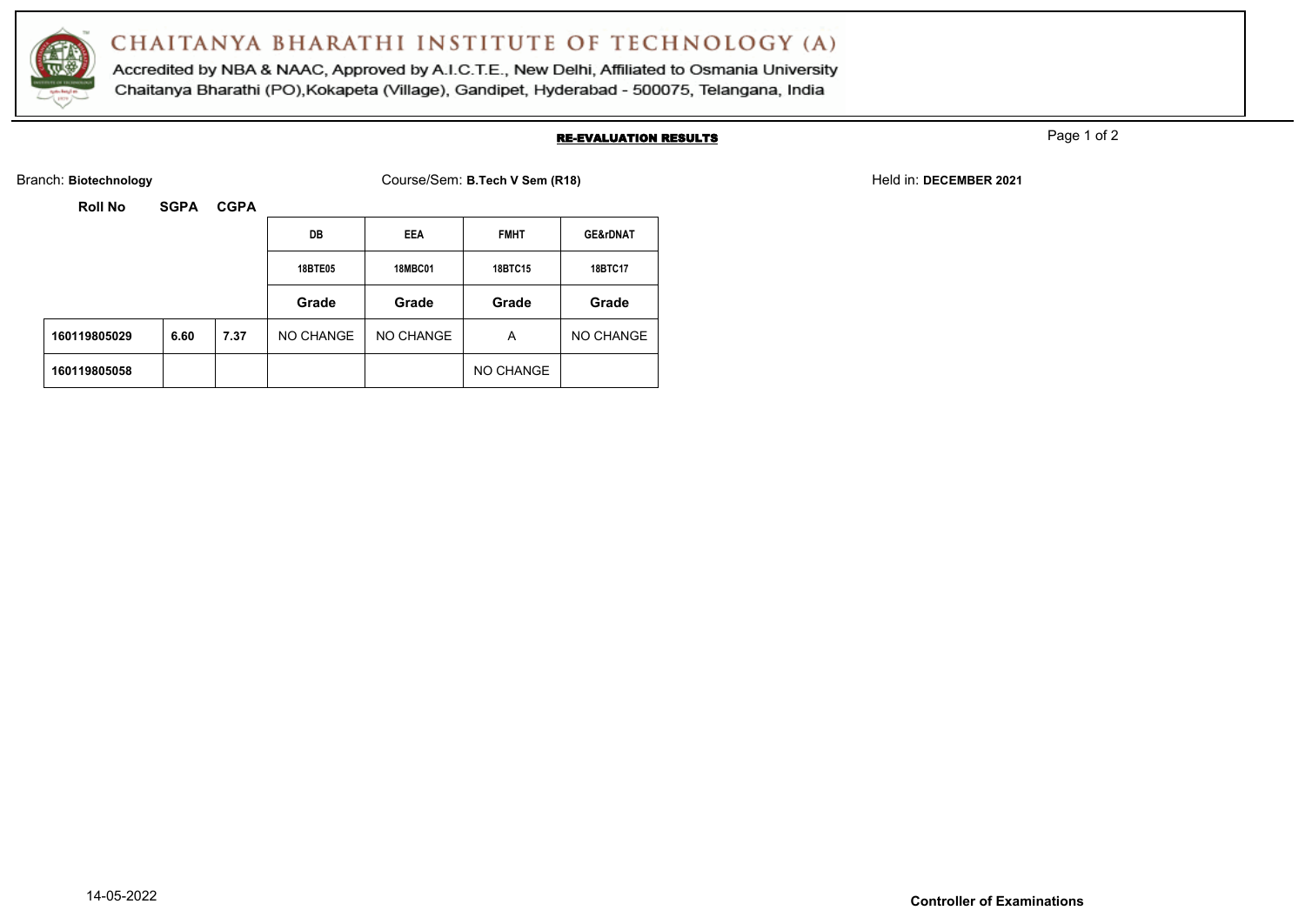

Accredited by NBA & NAAC, Approved by A.I.C.T.E., New Delhi, Affiliated to Osmania University Chaitanya Bharathi (PO), Kokapeta (Village), Gandipet, Hyderabad - 500075, Telangana, India

#### RE-EVALUATION RESULTS

Page 2 of 2

|  | Branch: Chemical Engineering |  |
|--|------------------------------|--|
|  |                              |  |

Branch: **Chemical Engineering** Course/Sem: **B.Tech V Sem (R18)** Held in: **DECEMBER 2021**

|              |      |      | CRE-I          | HT             | MT-I           | P&FPP          | <b>PST</b>     | <b>WCM</b>     |
|--------------|------|------|----------------|----------------|----------------|----------------|----------------|----------------|
|              |      |      | <b>18CHC10</b> | <b>18CHC12</b> | <b>18CHC11</b> | <b>18CHC13</b> | <b>18CHE04</b> | <b>18CHE01</b> |
|              |      |      | Grade          | Grade          | Grade          | Grade          | Grade          | Grade          |
| 160118802030 |      |      | NO CHANGE      |                | NO CHANGE      |                |                |                |
| 160118802031 |      |      |                |                | NO CHANGE      |                |                |                |
| 160119802005 | 7.02 | 6.88 |                |                | B              |                |                |                |
| 160119802010 |      |      |                |                | NO CHANGE      |                |                |                |
| 160119802013 | 6.10 | 6.81 |                |                | $C+$           |                |                |                |
| 160119802018 | 7.08 | 6.79 |                |                | A              |                |                |                |
| 160119802020 |      |      |                |                | NO CHANGE      |                |                |                |
| 160119802025 |      |      |                |                | NO CHANGE      |                |                |                |
| 160119802030 | 6.85 | 7.60 |                |                | A              | $A+$           |                |                |
| 160119802034 |      |      | NO CHANGE      | NO CHANGE      | NO CHANGE      | B              | NO CHANGE      | NO CHANGE      |
| 160119802303 |      |      |                |                | NO CHANGE      | $C+$           |                |                |
| 160119802305 | 5.69 |      |                |                | $C+$           |                |                |                |
| 160119802306 | 6.11 |      |                |                | B              |                |                |                |